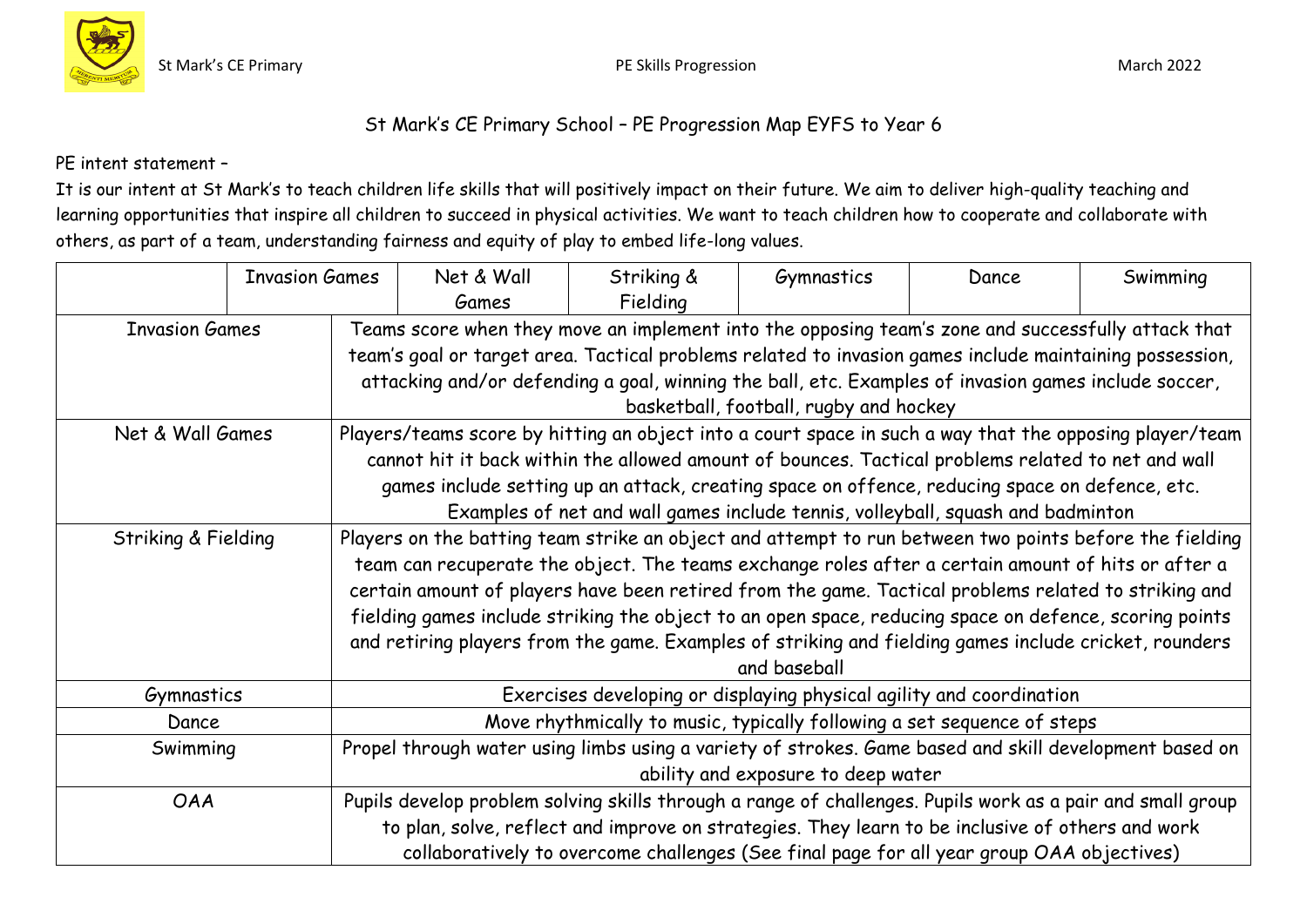



Physical Education does not just develop the physical. It also develops mental wellbeing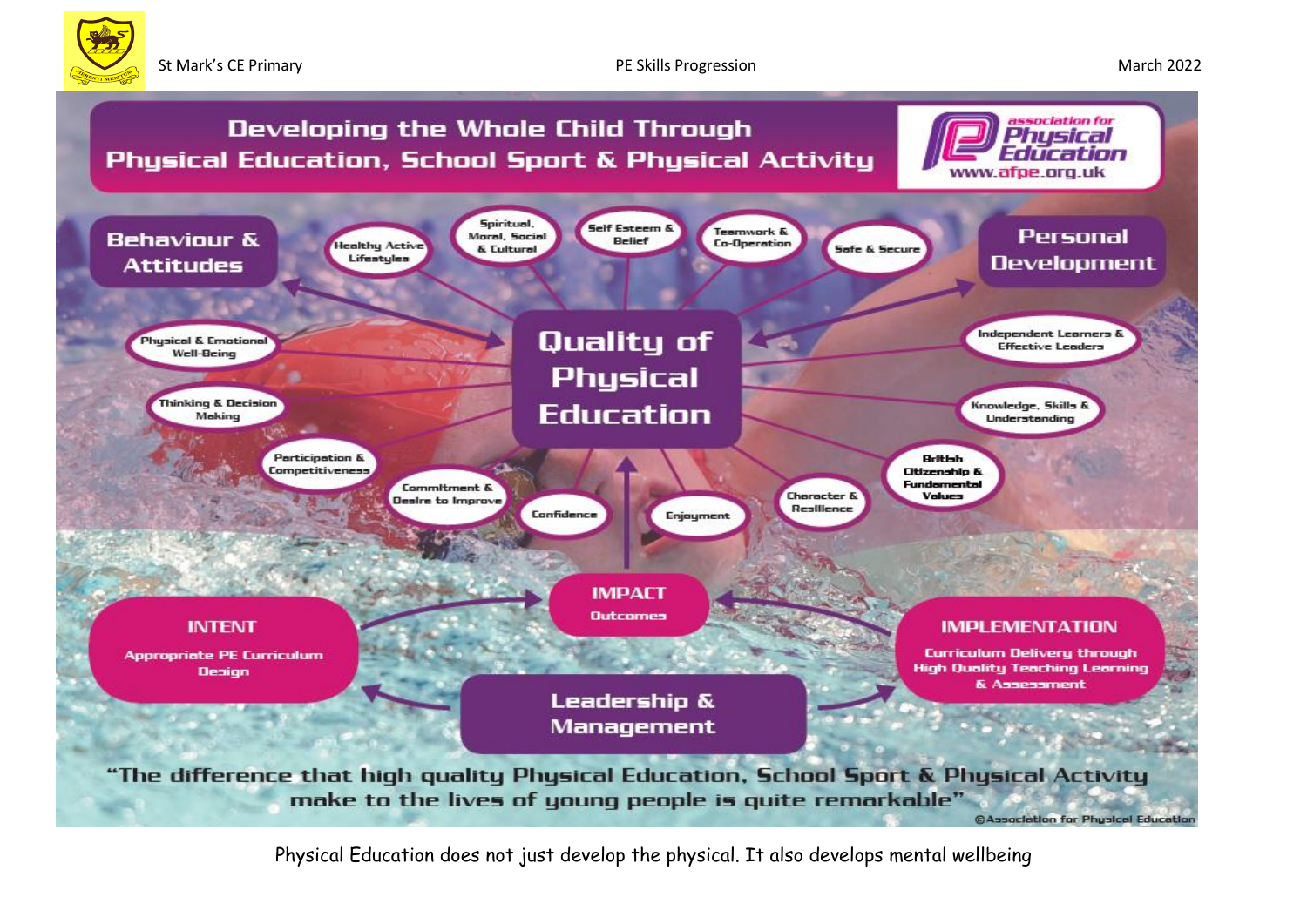

| <b>EYFS</b> | Dance                                                                                                                                          | Gymnastics         | <b>Invasion Games</b> | Net and Wall                                          | Striking & Fielding                                             | Athletics                                                                                                                                                  |  |  |
|-------------|------------------------------------------------------------------------------------------------------------------------------------------------|--------------------|-----------------------|-------------------------------------------------------|-----------------------------------------------------------------|------------------------------------------------------------------------------------------------------------------------------------------------------------|--|--|
|             | <b>DEVELOPMENT MATTERS</b>                                                                                                                     |                    |                       |                                                       |                                                                 |                                                                                                                                                            |  |  |
|             | PHYSICAL DEVELOPMENT: EARLY LEARNING GOALS (ELG)                                                                                               |                    |                       |                                                       |                                                                 |                                                                                                                                                            |  |  |
|             | Moving and Handling                                                                                                                            |                    |                       |                                                       |                                                                 |                                                                                                                                                            |  |  |
|             |                                                                                                                                                |                    |                       |                                                       |                                                                 | Children show good control and co-ordination in large and small movements. They move confidently in a range of ways, safely negotiating space. They handle |  |  |
|             | equipment and tools effectively, including pencils for writing.                                                                                |                    |                       |                                                       |                                                                 |                                                                                                                                                            |  |  |
|             | Health and Self Care                                                                                                                           |                    |                       |                                                       |                                                                 |                                                                                                                                                            |  |  |
|             | Children show good control and co-ordination in large and small movements. They move confidently in a range of ways, safely negotiating space. |                    |                       |                                                       |                                                                 |                                                                                                                                                            |  |  |
|             | Copy basic body actions                                                                                                                        | Create shapes      |                       | Drop and catch with two hands.                        |                                                                 | Run and stop with some control.                                                                                                                            |  |  |
|             | and rhythms.                                                                                                                                   | showing a basic    |                       |                                                       |                                                                 |                                                                                                                                                            |  |  |
|             |                                                                                                                                                | level of stillness |                       | Move a ball with feet.                                |                                                                 | Explore skipping as a travelling                                                                                                                           |  |  |
|             | Choose and use                                                                                                                                 | using different    |                       |                                                       |                                                                 | action.                                                                                                                                                    |  |  |
|             | travelling actions,                                                                                                                            | parts of their     |                       |                                                       | Throw and roll a variety of beanbags and larger balls to space. |                                                                                                                                                            |  |  |
|             | shapes and balances.                                                                                                                           | bodies.            |                       |                                                       |                                                                 | Jump and hop with bent knees.                                                                                                                              |  |  |
|             |                                                                                                                                                |                    |                       | Kick larger balls to space.                           |                                                                 |                                                                                                                                                            |  |  |
|             | Travel in different                                                                                                                            | Begin to take      |                       |                                                       |                                                                 | Throwing larger balls and beanbags                                                                                                                         |  |  |
|             | pathways using the                                                                                                                             | weight on          |                       |                                                       | Stop a beanbag or large ball sent to them using hands           | into space.                                                                                                                                                |  |  |
|             | space around them.                                                                                                                             | different body     |                       |                                                       |                                                                 |                                                                                                                                                            |  |  |
|             |                                                                                                                                                | parts.             |                       | Attempt to stop a large ball sent to them using feet. |                                                                 | Balance whilst stationary and on the                                                                                                                       |  |  |
|             | Begin to use dynamics                                                                                                                          |                    |                       |                                                       |                                                                 | move.                                                                                                                                                      |  |  |
|             | and expression with                                                                                                                            | Show shapes and    |                       | Hit a ball with hands.                                |                                                                 |                                                                                                                                                            |  |  |
|             | quidance.                                                                                                                                      | actions that       |                       |                                                       |                                                                 | Change direction at a slow pace.                                                                                                                           |  |  |
|             |                                                                                                                                                | stretch their      |                       | Run and stop when instructed.                         |                                                                 |                                                                                                                                                            |  |  |
|             | Begin to count to music.                                                                                                                       | bodies.            |                       |                                                       |                                                                 | Explore moving different body                                                                                                                              |  |  |
|             |                                                                                                                                                | Copy and link      |                       | Move around showing limited awareness of others.      |                                                                 | parts together.                                                                                                                                            |  |  |
|             |                                                                                                                                                | simple actions     |                       | Make simple decisions in response to a situation.     |                                                                 |                                                                                                                                                            |  |  |
|             |                                                                                                                                                | together.          |                       |                                                       |                                                                 |                                                                                                                                                            |  |  |
|             |                                                                                                                                                |                    |                       |                                                       |                                                                 |                                                                                                                                                            |  |  |
|             |                                                                                                                                                |                    |                       |                                                       |                                                                 |                                                                                                                                                            |  |  |
|             |                                                                                                                                                |                    |                       |                                                       |                                                                 |                                                                                                                                                            |  |  |
|             |                                                                                                                                                |                    |                       |                                                       |                                                                 |                                                                                                                                                            |  |  |
|             |                                                                                                                                                |                    |                       |                                                       |                                                                 |                                                                                                                                                            |  |  |
|             |                                                                                                                                                |                    |                       |                                                       |                                                                 |                                                                                                                                                            |  |  |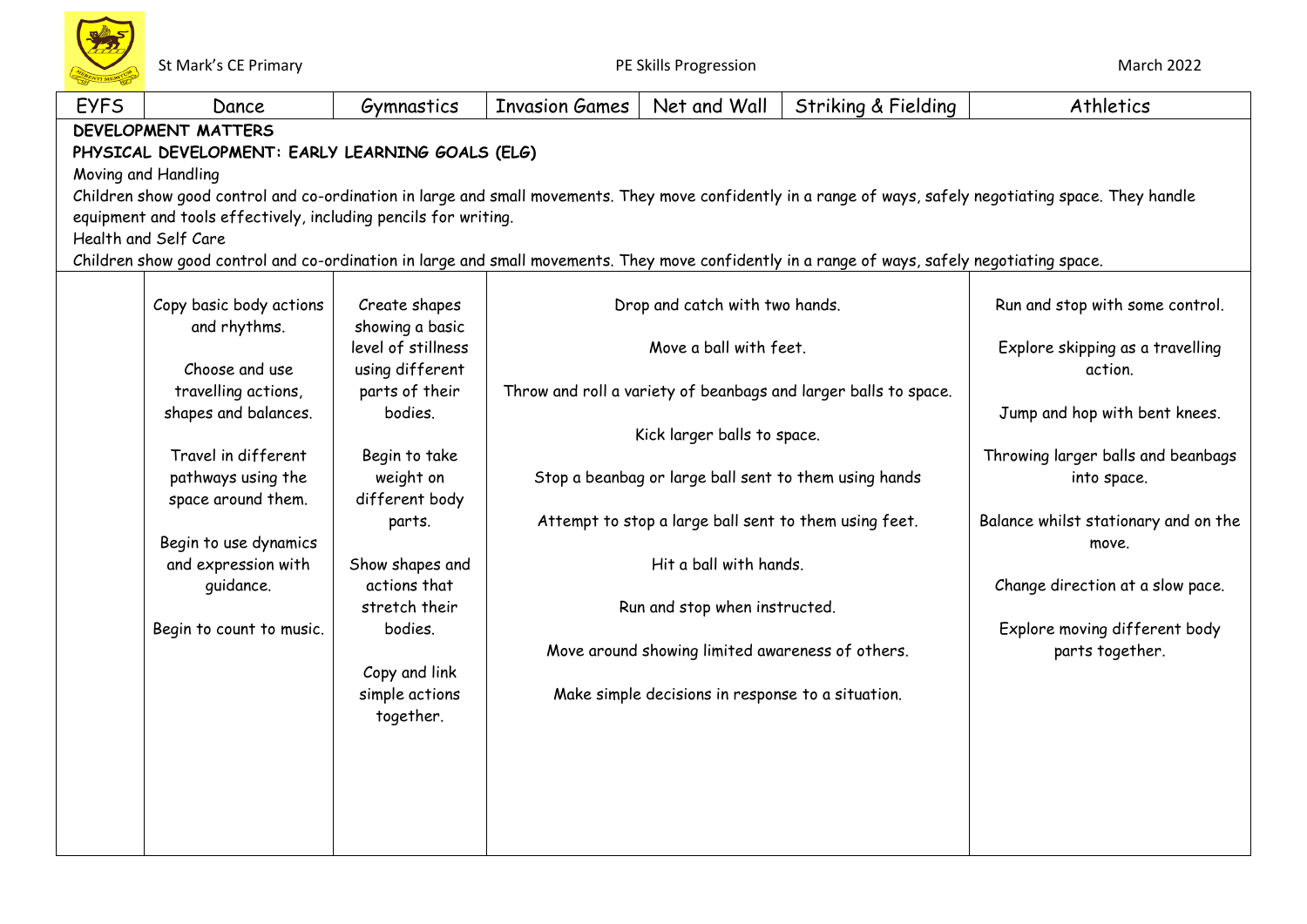| Year 1 | Dance                                                                                                                                                                                                                                                                                                                                                                                                                                                                                                                                                                                                                                                                                                                                                                | Gymnastics                             | <b>Invasion Games</b> | Net and Wall                                        | Striking & Fielding                                           | Athletics                                                                |  |  |
|--------|----------------------------------------------------------------------------------------------------------------------------------------------------------------------------------------------------------------------------------------------------------------------------------------------------------------------------------------------------------------------------------------------------------------------------------------------------------------------------------------------------------------------------------------------------------------------------------------------------------------------------------------------------------------------------------------------------------------------------------------------------------------------|----------------------------------------|-----------------------|-----------------------------------------------------|---------------------------------------------------------------|--------------------------------------------------------------------------|--|--|
|        | National Curriculum: Key stage 1                                                                                                                                                                                                                                                                                                                                                                                                                                                                                                                                                                                                                                                                                                                                     |                                        |                       |                                                     |                                                               |                                                                          |  |  |
|        | Pupils should develop fundamental movement skills, become increasingly competent and confident and access a broad range of opportunities to extend their<br>agility, balance and coordination, individually and with others. They should be able to engage in competitive (both against self and against others) and co-operative<br>physical activities, in a range of increasingly challenging situations. Pupils should be taught to: master basic movements including running, jumping, throwing and<br>catching, as well as developing balance, agility and co-ordination, and begin to apply these in a range of activities participate in team games, developing simple<br>tactics for attacking and defending perform dances using simple movement patterns. |                                        |                       |                                                     |                                                               |                                                                          |  |  |
|        |                                                                                                                                                                                                                                                                                                                                                                                                                                                                                                                                                                                                                                                                                                                                                                      |                                        |                       |                                                     |                                                               |                                                                          |  |  |
|        | Copy, remember and<br>repeat actions.                                                                                                                                                                                                                                                                                                                                                                                                                                                                                                                                                                                                                                                                                                                                | Perform balances<br>making their body  |                       | Drop and catch a ball after one bounce on the move. |                                                               | Attempt to run at different speeds<br>showing an awareness of technique. |  |  |
|        |                                                                                                                                                                                                                                                                                                                                                                                                                                                                                                                                                                                                                                                                                                                                                                      | tense, stretched                       |                       | Move a ball using different parts of the foot.      |                                                               |                                                                          |  |  |
|        | Choose actions for an<br>idea.                                                                                                                                                                                                                                                                                                                                                                                                                                                                                                                                                                                                                                                                                                                                       | and curled.                            |                       |                                                     | Throw and roll towards a target with some varying techniques. | Begin to link running and jumping<br>movements with some control.        |  |  |
|        | Use changes of                                                                                                                                                                                                                                                                                                                                                                                                                                                                                                                                                                                                                                                                                                                                                       | Take body weight<br>on hands for short |                       | Kick towards a stationary target.                   |                                                               | Jump, leap and hop and choosing                                          |  |  |
|        | direction, speed and<br>levels with guidance.                                                                                                                                                                                                                                                                                                                                                                                                                                                                                                                                                                                                                                                                                                                        | periods of time.                       |                       | Catch a beanbag and a medium-sized ball.            |                                                               | which allows them to jump the<br>furthest.                               |  |  |
|        | Show some sense of                                                                                                                                                                                                                                                                                                                                                                                                                                                                                                                                                                                                                                                                                                                                                   | Demonstrate<br>poses and               |                       |                                                     | Attempt to track balls and other equipment sent to them.      | Throw towards a target.                                                  |  |  |
|        | dynamic and expressive<br>qualities.                                                                                                                                                                                                                                                                                                                                                                                                                                                                                                                                                                                                                                                                                                                                 | movements that<br>challenge their      |                       | Strike a stationary ball using a racket.            |                                                               | Show some control and balance                                            |  |  |
|        | Begin to use counts.                                                                                                                                                                                                                                                                                                                                                                                                                                                                                                                                                                                                                                                                                                                                                 | flexibility.                           |                       |                                                     | Run, stop and change direction with some balance and control. | when travelling at different speeds                                      |  |  |
|        |                                                                                                                                                                                                                                                                                                                                                                                                                                                                                                                                                                                                                                                                                                                                                                      | Remember, repeat                       |                       |                                                     |                                                               | Begin to show balance and co-                                            |  |  |
|        |                                                                                                                                                                                                                                                                                                                                                                                                                                                                                                                                                                                                                                                                                                                                                                      | and link simple<br>actions together.   |                       | Recognise space in relation to others.              |                                                               | ordination when changing direction.                                      |  |  |
|        |                                                                                                                                                                                                                                                                                                                                                                                                                                                                                                                                                                                                                                                                                                                                                                      |                                        |                       | Begin to use simple tactics with guidance.          |                                                               | Use co-ordination with and without<br>equipment.                         |  |  |
|        |                                                                                                                                                                                                                                                                                                                                                                                                                                                                                                                                                                                                                                                                                                                                                                      |                                        |                       |                                                     |                                                               |                                                                          |  |  |
|        |                                                                                                                                                                                                                                                                                                                                                                                                                                                                                                                                                                                                                                                                                                                                                                      |                                        |                       |                                                     |                                                               |                                                                          |  |  |
|        |                                                                                                                                                                                                                                                                                                                                                                                                                                                                                                                                                                                                                                                                                                                                                                      |                                        |                       |                                                     |                                                               |                                                                          |  |  |
|        |                                                                                                                                                                                                                                                                                                                                                                                                                                                                                                                                                                                                                                                                                                                                                                      |                                        |                       |                                                     |                                                               |                                                                          |  |  |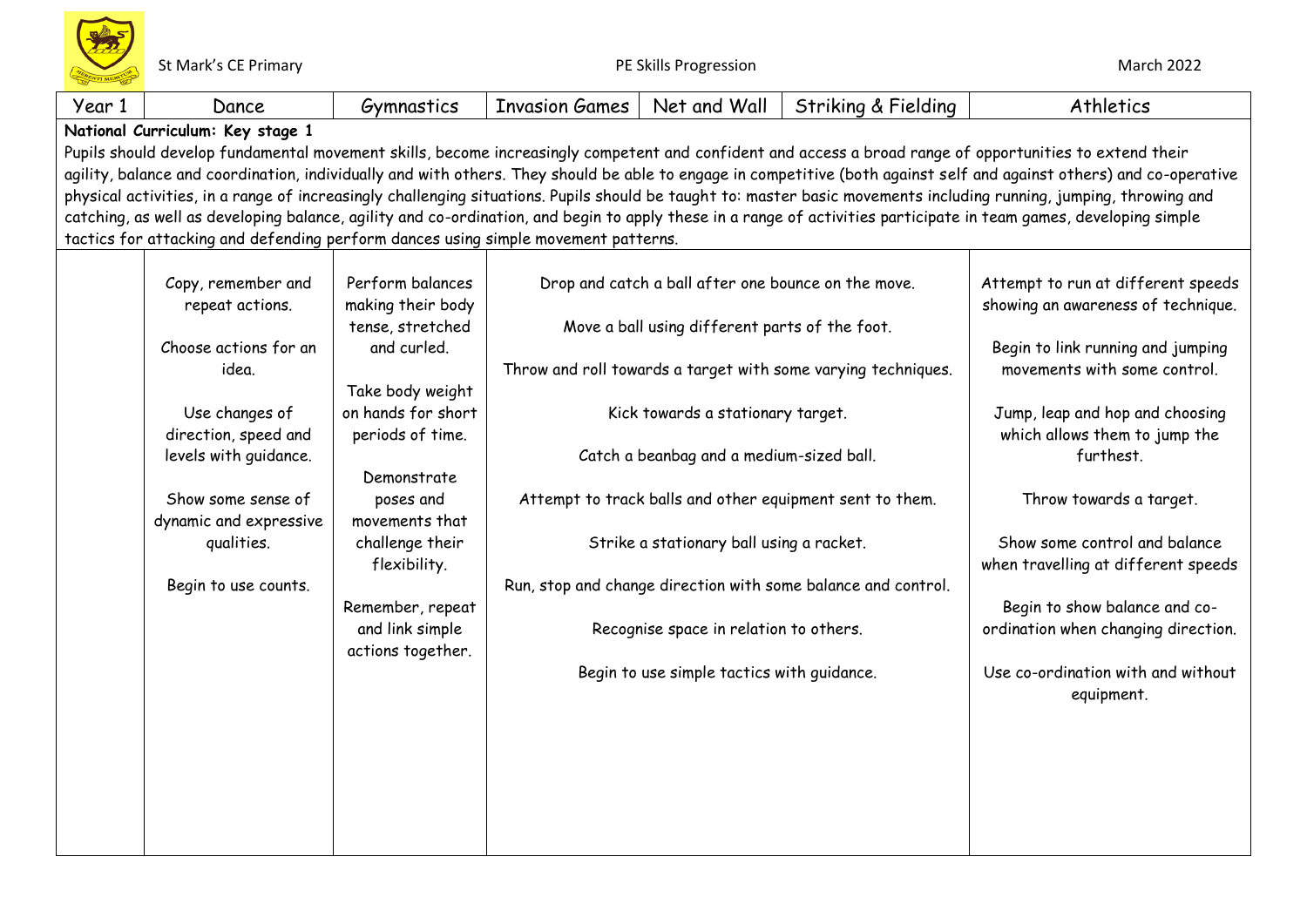| Year 2 | Dance                                                                                                                                                    | Gymnastics                     | <b>Invasion Games</b> | Net and Wall                               | Striking & Fielding                                               | Athletics                                                                                                                                                             |  |
|--------|----------------------------------------------------------------------------------------------------------------------------------------------------------|--------------------------------|-----------------------|--------------------------------------------|-------------------------------------------------------------------|-----------------------------------------------------------------------------------------------------------------------------------------------------------------------|--|
|        | National Curriculum: Key stage 1                                                                                                                         |                                |                       |                                            |                                                                   |                                                                                                                                                                       |  |
|        | Pupils should develop fundamental movement skills, become increasingly competent and confident and access a broad range of opportunities to extend their |                                |                       |                                            |                                                                   |                                                                                                                                                                       |  |
|        |                                                                                                                                                          |                                |                       |                                            |                                                                   | agility, balance and coordination, individually and with others. They should be able to engage in competitive (both against self and against others) and co-operative |  |
|        |                                                                                                                                                          |                                |                       |                                            |                                                                   | physical activities, in a range of increasingly challenging situations. Pupils should be taught to: master basic movements including running, jumping, throwing and   |  |
|        |                                                                                                                                                          |                                |                       |                                            |                                                                   | catching, as well as developing balance, agility and co-ordination, and begin to apply these in a range of activities participate in team games, developing simple    |  |
|        | tactics for attacking and defending perform dances using simple movement patterns.                                                                       |                                |                       |                                            |                                                                   |                                                                                                                                                                       |  |
|        |                                                                                                                                                          |                                |                       |                                            |                                                                   |                                                                                                                                                                       |  |
|        | Copy, remember and                                                                                                                                       | Perform balances               |                       | Dribble a ball with two hands on the move. |                                                                   | Show balance and coordination when                                                                                                                                    |  |
|        | repeat a series of                                                                                                                                       | on different body              |                       |                                            |                                                                   | running at different speeds.                                                                                                                                          |  |
|        | actions.                                                                                                                                                 | parts with some                |                       |                                            | Dribble a ball with some success, stopping it when required.      |                                                                                                                                                                       |  |
|        |                                                                                                                                                          | control and                    |                       |                                            |                                                                   | Link running and jumping movements                                                                                                                                    |  |
|        | Select from a wider                                                                                                                                      | balance.                       |                       |                                            | Throw and roll towards a target using varying techniques with     | with some control and balance.                                                                                                                                        |  |
|        | range of actions in                                                                                                                                      |                                |                       | some success.                              |                                                                   |                                                                                                                                                                       |  |
|        | relation to a stimulus.                                                                                                                                  | Take body weight               |                       |                                            |                                                                   | Show hopping and jumping                                                                                                                                              |  |
|        |                                                                                                                                                          | on different body              |                       | Show balance when kicking towards a target |                                                                   | movements with some balance and                                                                                                                                       |  |
|        | Use pathways, levels,                                                                                                                                    | parts, with and                |                       |                                            |                                                                   | control.                                                                                                                                                              |  |
|        | shapes, directions,                                                                                                                                      | without apparatus.             |                       |                                            | Catch an object passed to them, with and without a bounce.        |                                                                                                                                                                       |  |
|        | speeds and timing with                                                                                                                                   |                                |                       |                                            |                                                                   | Change technique to throw for                                                                                                                                         |  |
|        | quidance.                                                                                                                                                | Show increased<br>awareness of |                       |                                            | Move to track a ball and stop it using feet with limited success. | distance.                                                                                                                                                             |  |
|        | Use mirroring and                                                                                                                                        | extension and                  |                       | Strike a ball using a racket.              |                                                                   | Show control and balance when                                                                                                                                         |  |
|        | unison when completing                                                                                                                                   | flexibility in                 |                       |                                            |                                                                   | travelling at different speeds.                                                                                                                                       |  |
|        | actions with a partner.                                                                                                                                  | actions.                       |                       |                                            | Run, stop and change direction with balance and control.          |                                                                                                                                                                       |  |
|        |                                                                                                                                                          |                                |                       |                                            |                                                                   | Demonstrates balance and co-                                                                                                                                          |  |
|        | Show a character                                                                                                                                         | Copy, remember,                |                       |                                            | Move to space to help score goals or limit others scoring.        | ordination when changing direction.                                                                                                                                   |  |
|        | through actions,                                                                                                                                         | repeat and plan                |                       |                                            |                                                                   |                                                                                                                                                                       |  |
|        | dynamics and                                                                                                                                             | linking simple                 |                       | Use simple tactics.                        |                                                                   | Perform actions with increased                                                                                                                                        |  |
|        | expression                                                                                                                                               | actions with some              |                       |                                            |                                                                   | control when co-ordinating their                                                                                                                                      |  |
|        |                                                                                                                                                          | control and                    |                       |                                            |                                                                   | body with and without equipment.                                                                                                                                      |  |
|        | Use counts with help to                                                                                                                                  | technique.                     |                       |                                            |                                                                   |                                                                                                                                                                       |  |
|        | stay in time with the                                                                                                                                    |                                |                       |                                            |                                                                   |                                                                                                                                                                       |  |
|        | music.                                                                                                                                                   |                                |                       |                                            |                                                                   |                                                                                                                                                                       |  |
|        |                                                                                                                                                          |                                |                       |                                            |                                                                   |                                                                                                                                                                       |  |
|        |                                                                                                                                                          |                                |                       |                                            |                                                                   |                                                                                                                                                                       |  |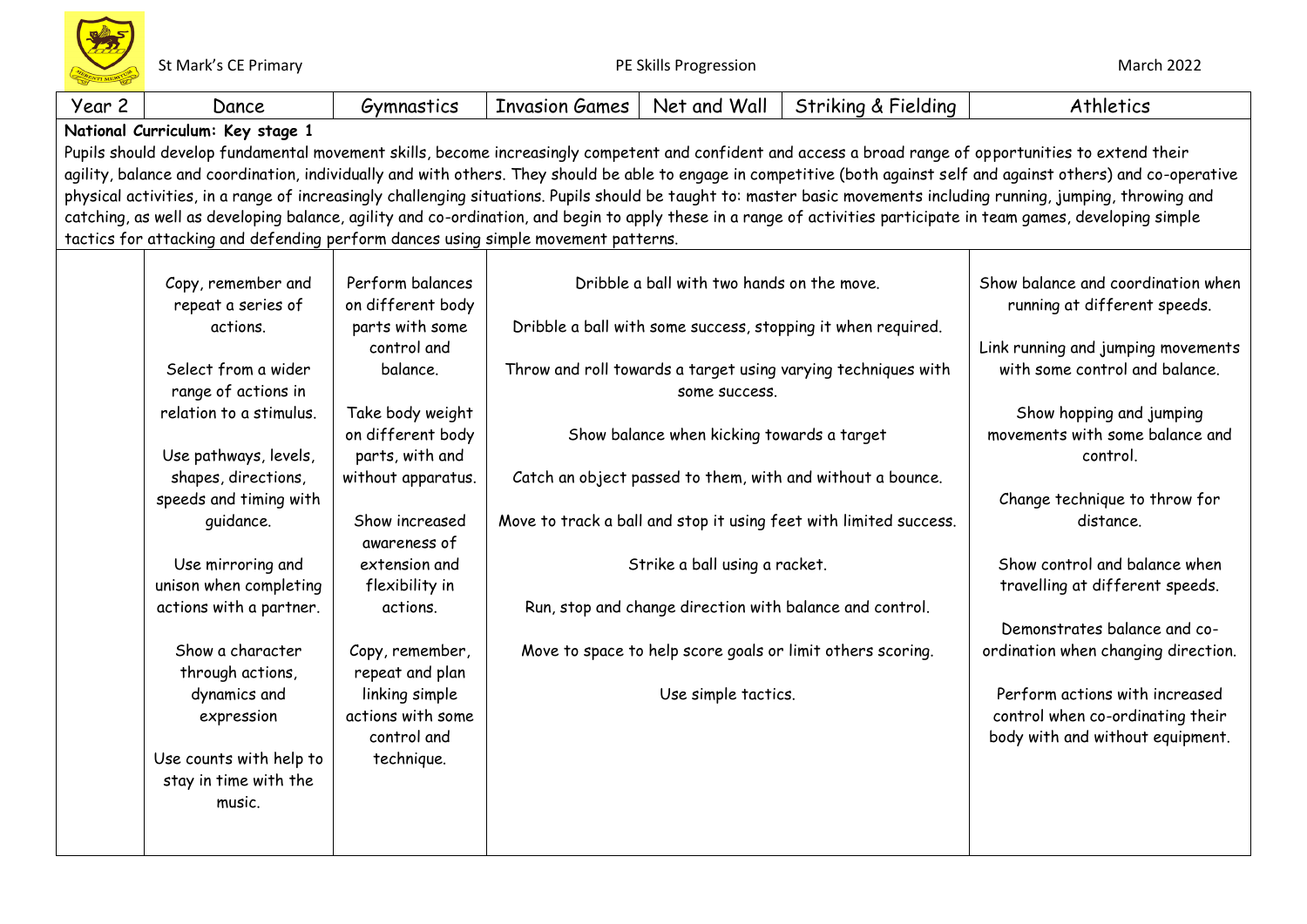| Year 3 | Dance                                                                                                                                                               | Gymnastics          | <b>Invasion Games</b> | Net and Wall                                       | Striking & Fielding                                            | Athletics                                                                                                                                                            |  |
|--------|---------------------------------------------------------------------------------------------------------------------------------------------------------------------|---------------------|-----------------------|----------------------------------------------------|----------------------------------------------------------------|----------------------------------------------------------------------------------------------------------------------------------------------------------------------|--|
|        | National Curriculum - Key stage 2:                                                                                                                                  |                     |                       |                                                    |                                                                |                                                                                                                                                                      |  |
|        | Pupils should continue to apply and develop a broader range of skills, learning how to use them in different ways and to link them to make actions and sequences of |                     |                       |                                                    |                                                                |                                                                                                                                                                      |  |
|        | movement. They should enjoy communicating, collaborating and competing with each other. They should develop an understanding of how to improve in different         |                     |                       |                                                    |                                                                |                                                                                                                                                                      |  |
|        |                                                                                                                                                                     |                     |                       |                                                    |                                                                | physical activities and sports and learn how to evaluate and recognise their own success. Pupils should be taught to: use running, jumping, throwing and catching in |  |
|        |                                                                                                                                                                     |                     |                       |                                                    |                                                                | isolation and in combination play competitive games, modified where appropriate [for example, badminton, basketball, cricket, football, hockey, netball, rounders    |  |
|        |                                                                                                                                                                     |                     |                       |                                                    |                                                                | and tennis], and apply basic principles suitable for attacking and defending develop flexibility, strength, technique, control and balance [for example, through     |  |
|        |                                                                                                                                                                     |                     |                       |                                                    |                                                                | athletics and gymnastics] perform dances using a range of movement patterns take part in outdoor and adventurous activity challenges both individually and within    |  |
|        | a team compare their performances with previous ones and demonstrate improvement to achieve their personal best                                                     |                     |                       |                                                    |                                                                |                                                                                                                                                                      |  |
|        |                                                                                                                                                                     |                     |                       |                                                    |                                                                |                                                                                                                                                                      |  |
|        | Copy remember and                                                                                                                                                   | Complete balances   |                       |                                                    | Dribble the ball with one hand with some control in game       | Show balance, coordination and                                                                                                                                       |  |
|        | perform a dance                                                                                                                                                     | with increasing     |                       | situations.                                        |                                                                | technique when running at different                                                                                                                                  |  |
|        | phrase.                                                                                                                                                             | stability, control  |                       |                                                    |                                                                | speeds, stopping with control.                                                                                                                                       |  |
|        |                                                                                                                                                                     | and technique.      |                       |                                                    | Dribble a ball with feet with some control in game situations. |                                                                                                                                                                      |  |
|        | Create short dance                                                                                                                                                  |                     |                       |                                                    |                                                                | Link running, hopping and jumping                                                                                                                                    |  |
|        | phrases that                                                                                                                                                        | Demonstrate some    |                       |                                                    | Use a variety of throwing techniques in game situations.       | actions using different take offs                                                                                                                                    |  |
|        | communicate an idea.                                                                                                                                                | strength and        |                       |                                                    |                                                                | and landing.                                                                                                                                                         |  |
|        |                                                                                                                                                                     | control when        |                       | Kick towards a partner in game situations.         |                                                                |                                                                                                                                                                      |  |
|        | Use canon, unison and                                                                                                                                               | taking weight on    |                       |                                                    |                                                                | Jump for distance and height with                                                                                                                                    |  |
|        | formation to represent                                                                                                                                              | different body      |                       |                                                    | Catch a ball passed to them using one and two hands with some  | an awareness of technique.                                                                                                                                           |  |
|        | an idea.                                                                                                                                                            | parts for longer    |                       | SUCCESS.                                           |                                                                |                                                                                                                                                                      |  |
|        |                                                                                                                                                                     | periods of time.    |                       |                                                    |                                                                | Throw a variety of objects,                                                                                                                                          |  |
|        | Match dynamic and and                                                                                                                                               |                     |                       |                                                    | Receive a ball sent to them using different parts of the foot. | changing action for accuracy and                                                                                                                                     |  |
|        | expressive qualities to                                                                                                                                             | Demonstrate         |                       |                                                    |                                                                | distance.                                                                                                                                                            |  |
|        | a range of ideas                                                                                                                                                    | increased           |                       | Strike a ball with varying techniques              |                                                                |                                                                                                                                                                      |  |
|        |                                                                                                                                                                     | flexibility and     |                       |                                                    |                                                                | Demonstrate balance when                                                                                                                                             |  |
|        | Use counts to keep in                                                                                                                                               | extension in their  |                       |                                                    | Change direction with increasing speed in game situations.     | performing other fundamental skills.                                                                                                                                 |  |
|        | time with a partner and                                                                                                                                             | actions.            |                       |                                                    |                                                                |                                                                                                                                                                      |  |
|        | group.                                                                                                                                                              |                     |                       | Use space with some success in game situations.    |                                                                | Show balance when changing                                                                                                                                           |  |
|        |                                                                                                                                                                     | Choose actions      |                       |                                                    |                                                                | direction in combination with other                                                                                                                                  |  |
|        |                                                                                                                                                                     | that flow well into |                       | Use simple tactics individually and within a team. |                                                                | skills.                                                                                                                                                              |  |
|        |                                                                                                                                                                     | one another both    |                       |                                                    |                                                                |                                                                                                                                                                      |  |
|        |                                                                                                                                                                     | on and off          |                       |                                                    |                                                                | Can co-ordinate their bodies with                                                                                                                                    |  |
|        |                                                                                                                                                                     | apparatus.          |                       |                                                    |                                                                | increased consistency in a variety of                                                                                                                                |  |
|        |                                                                                                                                                                     |                     |                       |                                                    |                                                                | activities.                                                                                                                                                          |  |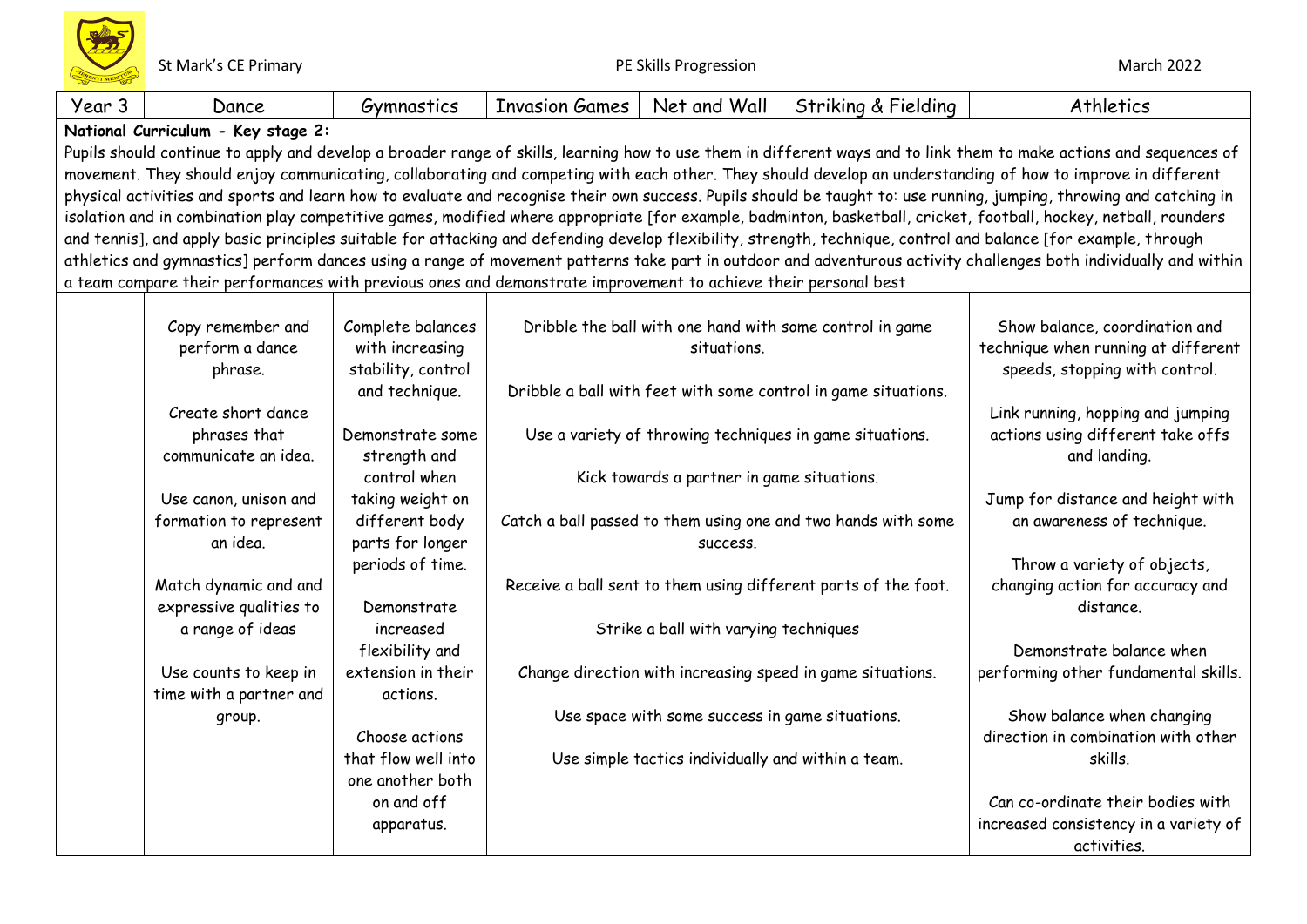| Year 4 | Dance                                                                                                                                                               | Gymnastics         | <b>Invasion Games</b> | Net and Wall                                     | Striking & Fielding                                              | Athletics                                                                                                                                                            |  |
|--------|---------------------------------------------------------------------------------------------------------------------------------------------------------------------|--------------------|-----------------------|--------------------------------------------------|------------------------------------------------------------------|----------------------------------------------------------------------------------------------------------------------------------------------------------------------|--|
|        | National Curriculum - Key stage 2:                                                                                                                                  |                    |                       |                                                  |                                                                  |                                                                                                                                                                      |  |
|        | Pupils should continue to apply and develop a broader range of skills, learning how to use them in different ways and to link them to make actions and sequences of |                    |                       |                                                  |                                                                  |                                                                                                                                                                      |  |
|        |                                                                                                                                                                     |                    |                       |                                                  |                                                                  | movement. They should enjoy communicating, collaborating and competing with each other. They should develop an understanding of how to improve in different          |  |
|        |                                                                                                                                                                     |                    |                       |                                                  |                                                                  | physical activities and sports and learn how to evaluate and recognise their own success. Pupils should be taught to: use running, jumping, throwing and catching in |  |
|        |                                                                                                                                                                     |                    |                       |                                                  |                                                                  | isolation and in combination play competitive games, modified where appropriate [for example, badminton, basketball, cricket, football, hockey, netball, rounders    |  |
|        |                                                                                                                                                                     |                    |                       |                                                  |                                                                  | and tennis], and apply basic principles suitable for attacking and defending develop flexibility, strength, technique, control and balance [for example, through     |  |
|        |                                                                                                                                                                     |                    |                       |                                                  |                                                                  | athletics and gymnastics] perform dances using a range of movement patterns take part in outdoor and adventurous activity challenges both individually and within    |  |
|        | a team compare their performances with previous ones and demonstrate improvement to achieve their personal best                                                     |                    |                       |                                                  |                                                                  |                                                                                                                                                                      |  |
|        | Copy, remember and                                                                                                                                                  | Use body tension   |                       |                                                  | Link dribbling the ball with other actions with increasing       | Demonstrate how and when to speed                                                                                                                                    |  |
|        | adapt set                                                                                                                                                           | to perform         |                       | control.                                         |                                                                  | up and slow down when running.                                                                                                                                       |  |
|        | choreography.                                                                                                                                                       | balances both      |                       |                                                  |                                                                  |                                                                                                                                                                      |  |
|        |                                                                                                                                                                     | individually and   |                       |                                                  | Change direction when dribbling with feet with some control in   | Link hopping and jumping actions                                                                                                                                     |  |
|        | Choreograph                                                                                                                                                         | with a partner.    |                       | game situations.                                 |                                                                  | with some control.                                                                                                                                                   |  |
|        | considering structure                                                                                                                                               |                    |                       |                                                  |                                                                  |                                                                                                                                                                      |  |
|        | individually, with a                                                                                                                                                | Demonstrate        |                       |                                                  | Use a variety of throwing techniques with increasing success in  | Jump for distance and height                                                                                                                                         |  |
|        | partner and in a group.                                                                                                                                             | increasing         |                       | game situations.                                 |                                                                  | showing balance and control.                                                                                                                                         |  |
|        |                                                                                                                                                                     | strength, control  |                       |                                                  |                                                                  |                                                                                                                                                                      |  |
|        | Use action and reaction                                                                                                                                             | and technique      |                       | Kick with increasing success in game situations. |                                                                  | Throw with some accuracy and                                                                                                                                         |  |
|        | to represent an idea.                                                                                                                                               | when taking own    |                       |                                                  |                                                                  | power towards a target area.                                                                                                                                         |  |
|        |                                                                                                                                                                     | and others weight. |                       |                                                  | Catch a ball passed to them using one and two hands with         |                                                                                                                                                                      |  |
|        | Change dynamics to                                                                                                                                                  |                    |                       | increasing success.                              |                                                                  | Demonstrate good balance when                                                                                                                                        |  |
|        | express changes in                                                                                                                                                  | Demonstrate        |                       |                                                  |                                                                  | performing other fundamental skills.                                                                                                                                 |  |
|        | character or narrative.                                                                                                                                             | increased          |                       |                                                  | Receive a ball using different parts of the foot under pressure. |                                                                                                                                                                      |  |
|        |                                                                                                                                                                     | flexibility and    |                       |                                                  |                                                                  | Show balance when changing                                                                                                                                           |  |
|        | Use counts when                                                                                                                                                     | extension in more  |                       |                                                  | Strike a ball using varying techniques with increasing accuracy  | direction at speed in combination                                                                                                                                    |  |
|        | choreographing short                                                                                                                                                | challenging        |                       |                                                  |                                                                  | with other skills.                                                                                                                                                   |  |
|        | phrases.                                                                                                                                                            | actions.           |                       |                                                  | Change direction to lose an opponent with some success.          |                                                                                                                                                                      |  |
|        |                                                                                                                                                                     |                    |                       |                                                  |                                                                  | Begin to co-ordinate their body at                                                                                                                                   |  |
|        |                                                                                                                                                                     | Plan and perform   |                       |                                                  | Create and use space with some success in game situations.       | speed in response to a task.                                                                                                                                         |  |
|        |                                                                                                                                                                     | sequences showing  |                       |                                                  |                                                                  |                                                                                                                                                                      |  |
|        |                                                                                                                                                                     | control and        |                       |                                                  | Use simple tactics to help their team score or gain possession   |                                                                                                                                                                      |  |
|        |                                                                                                                                                                     | technique with and |                       |                                                  |                                                                  |                                                                                                                                                                      |  |
|        |                                                                                                                                                                     | without a partner. |                       |                                                  |                                                                  |                                                                                                                                                                      |  |
|        |                                                                                                                                                                     |                    |                       |                                                  |                                                                  |                                                                                                                                                                      |  |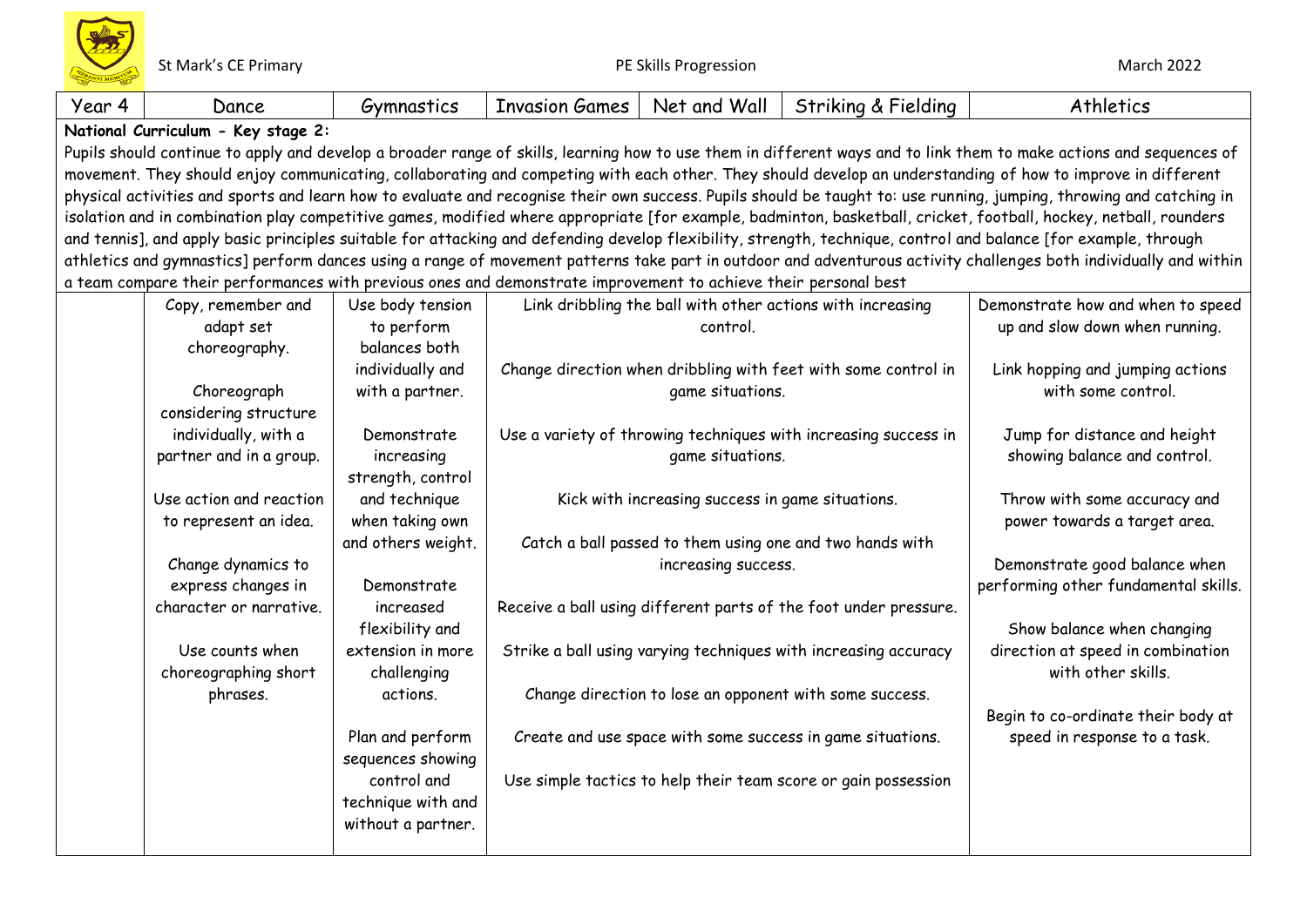St Mark's CE Primary **Subset CE 2022** PE Skills Progression **PE Skills Progression** 

| Year 5 | Dance                                                                                                           | Gymnastics         | <b>Invasion Games</b> | Net and Wall                                          | Striking & Fielding                                                | Athletics                                                                                                                                                            |
|--------|-----------------------------------------------------------------------------------------------------------------|--------------------|-----------------------|-------------------------------------------------------|--------------------------------------------------------------------|----------------------------------------------------------------------------------------------------------------------------------------------------------------------|
|        | National Curriculum - Key stage 2:                                                                              |                    |                       |                                                       |                                                                    |                                                                                                                                                                      |
|        |                                                                                                                 |                    |                       |                                                       |                                                                    | Pupils should continue to apply and develop a broader range of skills, learning how to use them in different ways and to link them to make actions and sequences of  |
|        |                                                                                                                 |                    |                       |                                                       |                                                                    | movement. They should enjoy communicating, collaborating and competing with each other. They should develop an understanding of how to improve in different          |
|        |                                                                                                                 |                    |                       |                                                       |                                                                    | physical activities and sports and learn how to evaluate and recognise their own success. Pupils should be taught to: use running, jumping, throwing and catching in |
|        |                                                                                                                 |                    |                       |                                                       |                                                                    | isolation and in combination play competitive games, modified where appropriate [for example, badminton, basketball, cricket, football, hockey, netball, rounders    |
|        |                                                                                                                 |                    |                       |                                                       |                                                                    | and tennis], and apply basic principles suitable for attacking and defending develop flexibility, strength, technique, control and balance [for example, through     |
|        |                                                                                                                 |                    |                       |                                                       |                                                                    | athletics and gymnastics] perform dances using a range of movement patterns take part in outdoor and adventurous activity challenges both individually and within    |
|        | a team compare their performances with previous ones and demonstrate improvement to achieve their personal best |                    |                       |                                                       |                                                                    |                                                                                                                                                                      |
|        | Accurately copy and                                                                                             | Show increasing    |                       |                                                       | Use dribbling to change the direction of play with some control    | Run at the appropriate speed over                                                                                                                                    |
|        | repeat set                                                                                                      | control and        |                       | under pressure.                                       |                                                                    | longer distances or for longer                                                                                                                                       |
|        | choreography in                                                                                                 | balance when       |                       |                                                       |                                                                    | periods of time.                                                                                                                                                     |
|        | different styles of                                                                                             | moving from one    |                       |                                                       | Dribble with feet with some control under increasing pressure      |                                                                                                                                                                      |
|        | dance showing a good                                                                                            | balance to         |                       |                                                       |                                                                    | Show control at takeoff and landing                                                                                                                                  |
|        | sense of timing.                                                                                                | another.           |                       | increasing pressure.                                  | Use a variety of throwing techniques with some control under       | in more complex jumping activities.                                                                                                                                  |
|        | Choreograph phrases                                                                                             | Use strength to    |                       |                                                       |                                                                    | Perform a range of more complex                                                                                                                                      |
|        | individually and with                                                                                           | improve the        |                       |                                                       | Use a variety of kicking techniques with some control under        | jumps showing some technique.                                                                                                                                        |
|        | others considering                                                                                              | quality of an      |                       | increasing pressure.                                  |                                                                    |                                                                                                                                                                      |
|        | actions, dynamics,                                                                                              | action and the     |                       |                                                       |                                                                    | Show accuracy and power when                                                                                                                                         |
|        | space and relationships                                                                                         | range of actions   |                       |                                                       | Catch and intercept a ball using one and two hands with some       | throwing for distance.                                                                                                                                               |
|        | in response to a                                                                                                | available.         |                       | success in game situations.                           |                                                                    |                                                                                                                                                                      |
|        | stimulus.                                                                                                       |                    |                       |                                                       |                                                                    | Demonstrate good balance and                                                                                                                                         |
|        |                                                                                                                 | Use flexibility to |                       |                                                       | Receive a ball using different parts of the foot under pressure    | control when performing other                                                                                                                                        |
|        | Confidently perform                                                                                             | improve the        |                       | with increasing control.                              |                                                                    | fundamental skills.                                                                                                                                                  |
|        | choosing appropriate                                                                                            | quality of the     |                       |                                                       |                                                                    |                                                                                                                                                                      |
|        | dynamics to represent                                                                                           | actions they       |                       |                                                       | Strike a ball using a wider range of skills. Apply these with some | Demonstrate improved body posture                                                                                                                                    |
|        | an idea                                                                                                         | perform as well as |                       | success under pressure.                               |                                                                    | and speed when changing direction.                                                                                                                                   |
|        |                                                                                                                 | the actions they   |                       |                                                       |                                                                    |                                                                                                                                                                      |
|        | Use counts accurately                                                                                           | choose to link     |                       | Use techniques to change direction to lose opponents. |                                                                    | Can co-ordinate a range of body                                                                                                                                      |
|        | when choreographing to                                                                                          | them.              |                       |                                                       |                                                                    | parts at increased speed.                                                                                                                                            |
|        | perform in time with                                                                                            |                    |                       |                                                       | Create and use space for self and others with some success.        |                                                                                                                                                                      |
|        | others and the music.                                                                                           | Create and         |                       |                                                       |                                                                    |                                                                                                                                                                      |
|        |                                                                                                                 | perform more       |                       |                                                       | Understand the need for tactics and can identify when to use       |                                                                                                                                                                      |
|        |                                                                                                                 | complex sequences  |                       | them in different situations.                         |                                                                    |                                                                                                                                                                      |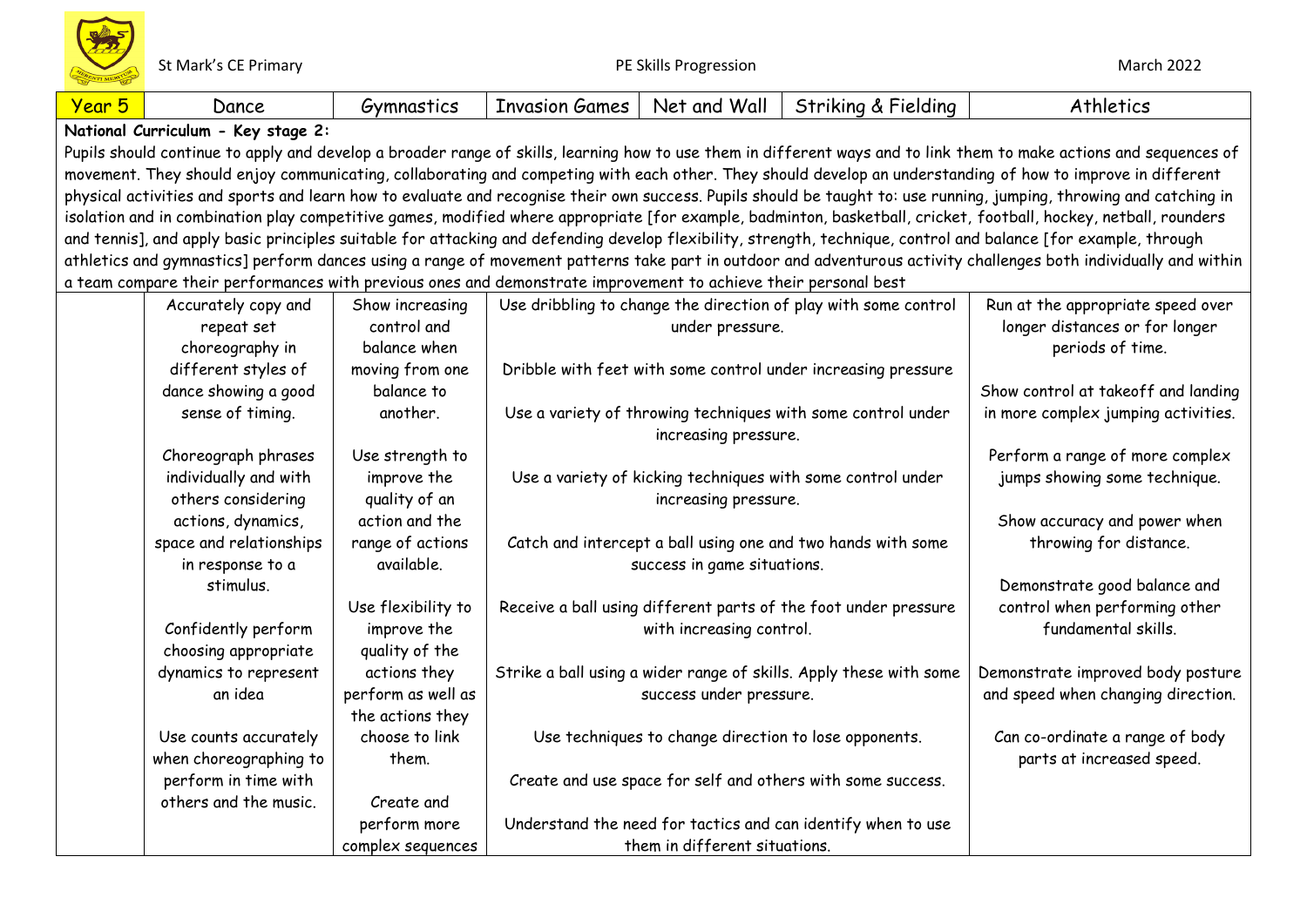| Year 6 | Dance                                                                                                                                                               | Gymnastics        | <b>Invasion Games</b> | Net and Wall                                        | Striking & Fielding                                                | Athletics                                                                                                                                                            |
|--------|---------------------------------------------------------------------------------------------------------------------------------------------------------------------|-------------------|-----------------------|-----------------------------------------------------|--------------------------------------------------------------------|----------------------------------------------------------------------------------------------------------------------------------------------------------------------|
|        | National Curriculum - Key stage 2:                                                                                                                                  |                   |                       |                                                     |                                                                    |                                                                                                                                                                      |
|        | Pupils should continue to apply and develop a broader range of skills, learning how to use them in different ways and to link them to make actions and sequences of |                   |                       |                                                     |                                                                    |                                                                                                                                                                      |
|        | movement. They should enjoy communicating, collaborating and competing with each other. They should develop an understanding of how to improve in different         |                   |                       |                                                     |                                                                    |                                                                                                                                                                      |
|        |                                                                                                                                                                     |                   |                       |                                                     |                                                                    | physical activities and sports and learn how to evaluate and recognise their own success. Pupils should be taught to: use running, jumping, throwing and catching in |
|        |                                                                                                                                                                     |                   |                       |                                                     |                                                                    | isolation and in combination play competitive games, modified where appropriate [for example, badminton, basketball, cricket, football, hockey, netball, rounders    |
|        |                                                                                                                                                                     |                   |                       |                                                     |                                                                    | and tennis], and apply basic principles suitable for attacking and defending develop flexibility, strength, technique, control and balance [for example, through     |
|        |                                                                                                                                                                     |                   |                       |                                                     |                                                                    | athletics and gymnastics] perform dances using a range of movement patterns take part in outdoor and adventurous activity challenges both individually and within    |
|        | a team compare their performances with previous ones and demonstrate improvement to achieve their personal best                                                     |                   |                       |                                                     |                                                                    |                                                                                                                                                                      |
|        | Perform dances                                                                                                                                                      | Combine and       |                       |                                                     | Use dribbling to change the direction of play with control under   | Demonstrate a controlled running                                                                                                                                     |
|        | confidently and                                                                                                                                                     | perform more      |                       | pressure.                                           |                                                                    | technique using the appropriate                                                                                                                                      |
|        | fluently with accuracy                                                                                                                                              | complex balances  |                       |                                                     |                                                                    | speed over longer distances or for                                                                                                                                   |
|        | and good timing.                                                                                                                                                    | with control,     |                       |                                                     | Use a variety of dribbling techniques to maintain possession       | longer periods of time.                                                                                                                                              |
|        |                                                                                                                                                                     | technique and     |                       | under pressure.                                     |                                                                    |                                                                                                                                                                      |
|        | Work creatively                                                                                                                                                     | fluency.          |                       |                                                     |                                                                    | Link running, jumping and hopping                                                                                                                                    |
|        | individually, with a                                                                                                                                                |                   |                       |                                                     | Use a variety of throwing techniques including fake passes to      | actions with greater control and co-                                                                                                                                 |
|        | partner and in a group                                                                                                                                              | Demonstrate more  |                       | outwit an opponent.                                 |                                                                    | ordination.                                                                                                                                                          |
|        | to choreograph longer                                                                                                                                               | complex actions   |                       |                                                     |                                                                    |                                                                                                                                                                      |
|        | phrases and structure                                                                                                                                               | with a good level |                       |                                                     | Select and apply the appropriate kicking technique with control.   | Perform jumps for height and                                                                                                                                         |
|        | dance considering                                                                                                                                                   | of strength and   |                       |                                                     |                                                                    | distance using good technique.                                                                                                                                       |
|        | actions, space,                                                                                                                                                     | technique.        |                       |                                                     | Catch and intercept a ball using one and two hands with            |                                                                                                                                                                      |
|        | relationship and                                                                                                                                                    |                   |                       | increasing success in game situations               |                                                                    | Show accuracy and good technique                                                                                                                                     |
|        | dynamics                                                                                                                                                            | Confidently       |                       |                                                     |                                                                    | when throwing for distance.                                                                                                                                          |
|        |                                                                                                                                                                     | transition from   |                       | Receive a ball with consideration to the next move  |                                                                    |                                                                                                                                                                      |
|        | Improvise and combine                                                                                                                                               | one action to     |                       |                                                     |                                                                    | Show fluency and control when                                                                                                                                        |
|        | dynamics                                                                                                                                                            | another showing   |                       |                                                     | Strike a ball using a wider range of skills to outwit an opponent. | travelling, landing, stopping and                                                                                                                                    |
|        | demonstrating an                                                                                                                                                    | appropriate       |                       | Apply these with increasing control under pressure. |                                                                    | changing direction.                                                                                                                                                  |
|        | awareness of the                                                                                                                                                    | control           |                       |                                                     |                                                                    |                                                                                                                                                                      |
|        | impact on performance                                                                                                                                               |                   |                       | Change direction to successfully outwit an opponent |                                                                    | Change direction with a fluent                                                                                                                                       |
|        |                                                                                                                                                                     | Plan and perform  |                       |                                                     |                                                                    | action and can transition smoothly                                                                                                                                   |
|        | Use counts when                                                                                                                                                     | with precision,   |                       |                                                     | Create and use space for self & others to outwit an opponent.      | between varying speeds.                                                                                                                                              |
|        | choreographing and                                                                                                                                                  | control and       |                       |                                                     |                                                                    |                                                                                                                                                                      |
|        | performing                                                                                                                                                          | fluency, a        |                       |                                                     | Work collaboratively to create tactics within their team and       | Can co-ordinate a range of body                                                                                                                                      |
|        |                                                                                                                                                                     | sequence of       |                       | evaluate the effectiveness of these.                |                                                                    | parts with a fluent action at a speed                                                                                                                                |
|        |                                                                                                                                                                     | actions           |                       |                                                     |                                                                    | appropriate to the challenge.                                                                                                                                        |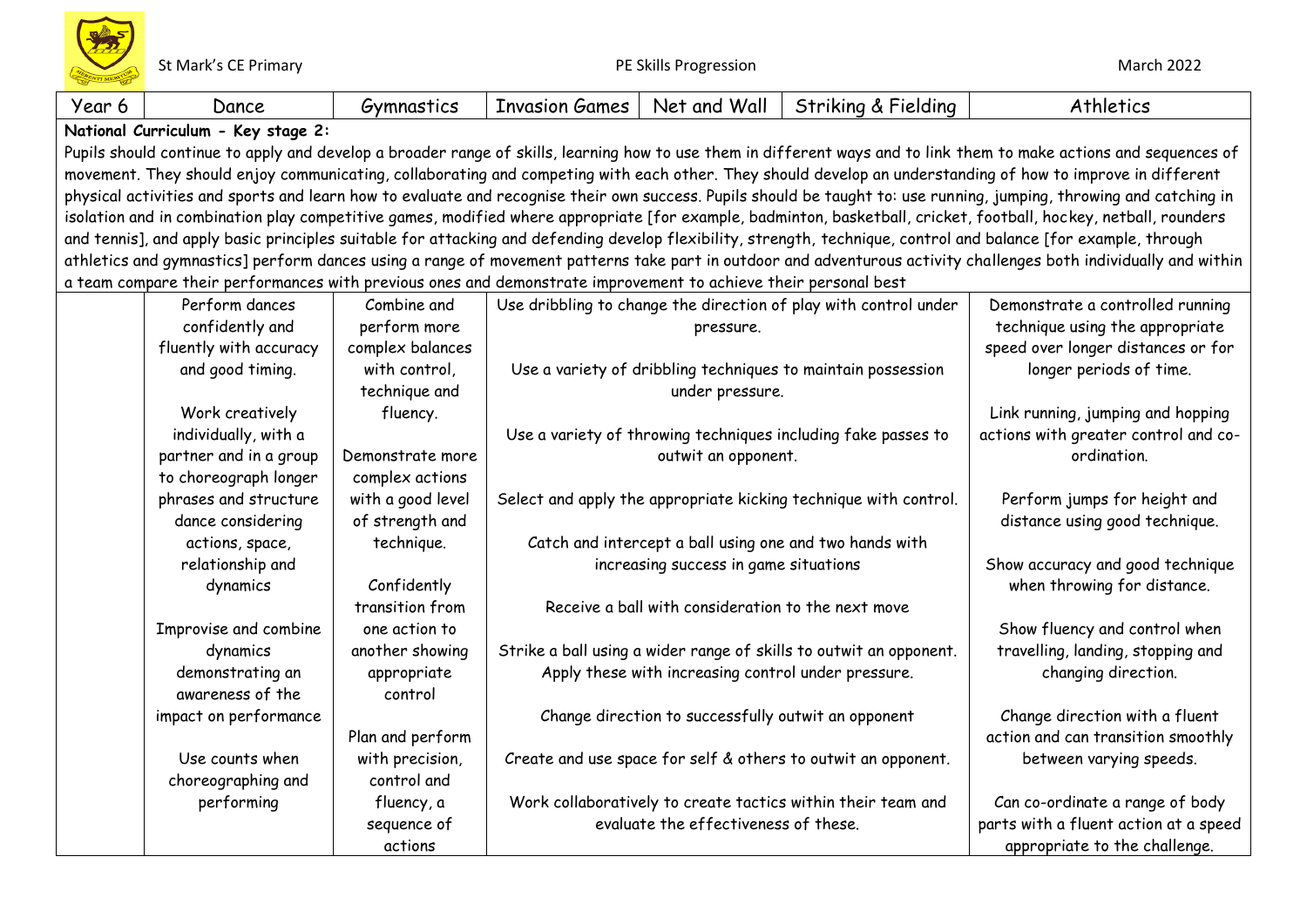

|                                                                      | OAA - take part in outdoor and adventurous activity challenges both individually and within a team |                                                                    |                                                                    |                                                                     |                                                                                 |                                                                                     |  |  |
|----------------------------------------------------------------------|----------------------------------------------------------------------------------------------------|--------------------------------------------------------------------|--------------------------------------------------------------------|---------------------------------------------------------------------|---------------------------------------------------------------------------------|-------------------------------------------------------------------------------------|--|--|
| <b>EYFS</b>                                                          | Year 1                                                                                             | Year 2                                                             | Year 3                                                             | Year 4                                                              | Year 5                                                                          | Year 6                                                                              |  |  |
| Follow simple<br>instructions.                                       | Follow instructions.<br>Begin to work with a                                                       | Follow instructions<br>accurately.                                 | Follow instructions<br>from a peer and give<br>simple instructions | Accurately follow<br>instructions given by<br>a peer and give clear | Use clear<br>communication when<br>working in a group                           | Communicate with<br>others clearly and<br>effectively when                          |  |  |
| Share their ideas<br>with others.                                    | partner and a small<br>group.                                                                      | Work co-operatively<br>with a partner and a<br>small group, taking | Work collaboratively<br>with a partner and a                       | and usable<br>instructions to a                                     | and taking on<br>different roles.                                               | under pressure.<br>Confident to lead                                                |  |  |
| Explore activities<br>making own decisions<br>in response to a task. | Understand the<br>rules of the game<br>and suggest ideas to<br>solve simple tasks.                 | turns and listening<br>to each other.<br>Try different ideas       | small group, listening<br>to and accepting<br>others' ideas.       | peer.<br>Confidently<br>communicate ideas<br>and listen to others   | Begin to lead others,<br>providing clear<br>instructions.                       | others and show<br>consideration of<br>including all within a                       |  |  |
| Make decisions<br>about where to move<br>in space.                   | Copy a simple<br>diagram/map.                                                                      | to solve a task.<br>Follow and create a<br>simple diagram/map.     | Plan and attempt to<br>apply strategies to<br>solve problems       | before deciding on<br>the best approach.<br>Plan and apply          | Plan and apply<br>strategies with<br>others to more<br>complex challenges.      | group.<br>Use critical thinking<br>skills to form ideas<br>and strategies           |  |  |
| Follow a path.<br>Begin to identify                                  | Identify own and<br>others' success                                                                | Understand when a<br>challenge is solved                           | Orientate and follow<br>a diagram/map.                             | strategies to solve<br>problems.                                    | Orientate a map<br>confidently using it                                         | selecting and<br>applying the best<br>method to solve a                             |  |  |
| personal success.                                                    |                                                                                                    | successfully and<br>begin to suggest<br>simple ways to             | Reflect on when and<br>why challenges are<br>solved successfully   | Identify key symbols<br>on a map and use a<br>key to help navigate  | to navigate around a<br>course.                                                 | problem.<br>Confidently and                                                         |  |  |
|                                                                      |                                                                                                    | improve.                                                           | and use others'<br>success to help them<br>to improve.             | around a grid.<br>Watch, describe and<br>evaluate the               | Explain why a<br>particular strategy<br>worked and alter<br>methods to improve. | efficiently orientate<br>a map, identifying<br>key features to<br>navigate around a |  |  |
|                                                                      |                                                                                                    |                                                                    |                                                                    | effectiveness of<br>their team strategy,<br>giving ideas for        |                                                                                 | course.<br>Accurately reflect                                                       |  |  |
|                                                                      |                                                                                                    |                                                                    |                                                                    | improvements.                                                       |                                                                                 | on when challenges<br>are solved<br>successfully and<br>suggest well thought        |  |  |
|                                                                      |                                                                                                    |                                                                    |                                                                    |                                                                     |                                                                                 | out improvements.                                                                   |  |  |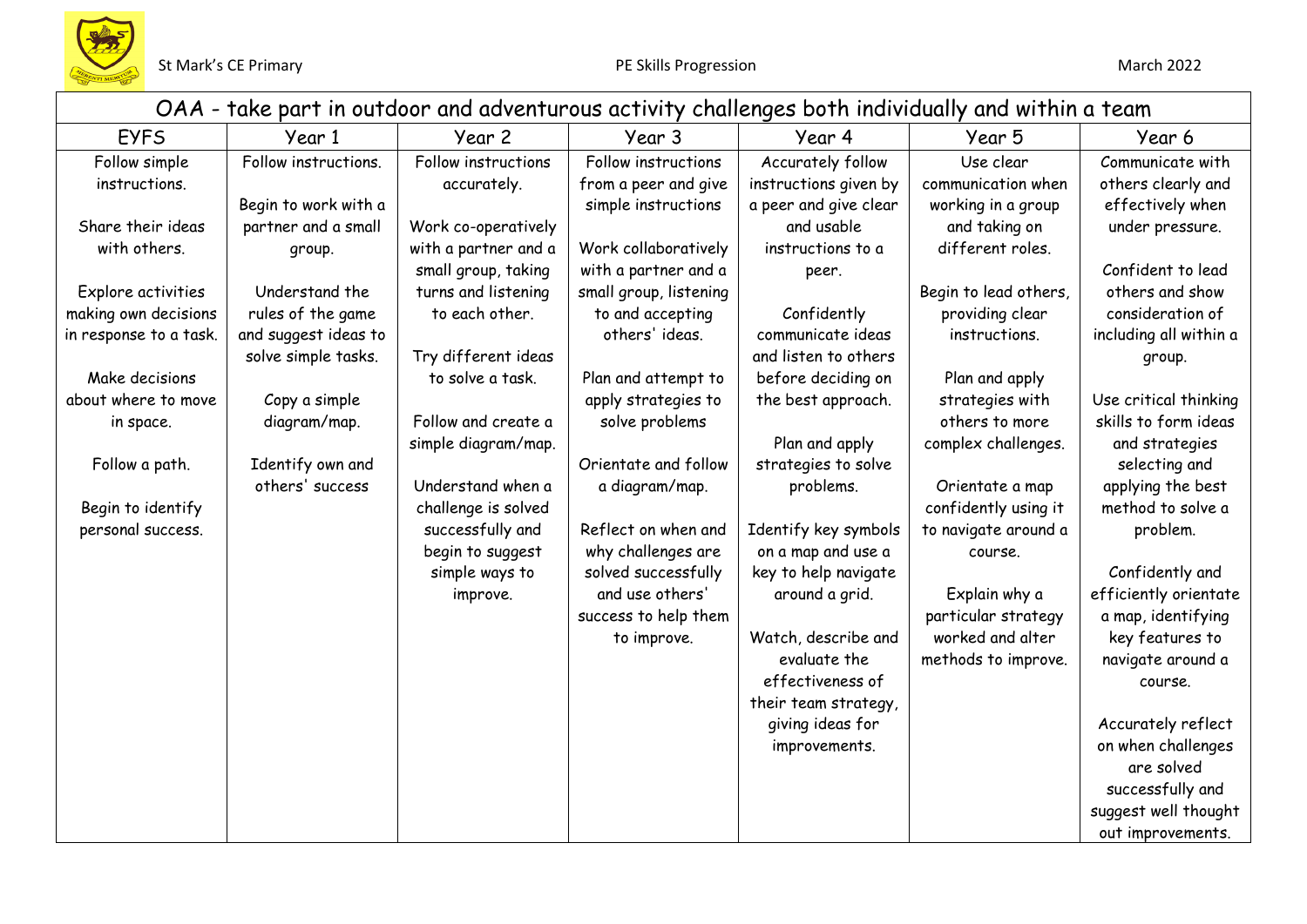

|                                                                                                                  | Swimming - At St Mark's the children swim in Year 4, Year 5 and Year 6                        |                                                                                             |  |  |  |  |
|------------------------------------------------------------------------------------------------------------------|-----------------------------------------------------------------------------------------------|---------------------------------------------------------------------------------------------|--|--|--|--|
| They are assessed during their first swimming session and then placed into appropriate groups to further develop |                                                                                               |                                                                                             |  |  |  |  |
| <b>Beginners</b>                                                                                                 | Developers                                                                                    | Intermediate                                                                                |  |  |  |  |
| Submerge and regain feet in the water.                                                                           | Confidently and consistently retrieve an object<br>from the floor with the same breath.       | Confidently combine skills to retrieve an object<br>from greater depth.                     |  |  |  |  |
| Breathe in sync with an isolated kicking action                                                                  |                                                                                               |                                                                                             |  |  |  |  |
| from poolside.                                                                                                   | Begin to co-ordinate breath in time with basic<br>strokes showing some consistency in timing. | Confidently co-ordinate a smooth and<br>consistent breathing technique with a range of      |  |  |  |  |
| Use arms and legs together to move effectively                                                                   |                                                                                               | strokes.                                                                                    |  |  |  |  |
| across a short distance in the water.                                                                            | Demonstrate a fair level of technique,                                                        |                                                                                             |  |  |  |  |
|                                                                                                                  | consistently co-ordinating the correct body                                                   | Confidently demonstrate good technique in a                                                 |  |  |  |  |
| Glide on front and back over short distances.                                                                    | parts in a range of strokes.                                                                  | wider range of strokes over increased<br>distances.                                         |  |  |  |  |
| Float on front and back for short periods of                                                                     | Combine gliding and floating on front and back                                                |                                                                                             |  |  |  |  |
| time.                                                                                                            | over an increased distance.                                                                   | Combine gliding and transitioning into an<br>appropriate stroke with good control.          |  |  |  |  |
| Confidently roll from front to back and then                                                                     | Float on front and back using different shapes                                                |                                                                                             |  |  |  |  |
| regain a standing position.                                                                                      | with increased control.                                                                       | Confidently link a variety of floating actions<br>together demonstrating good technique and |  |  |  |  |
|                                                                                                                  | Comfortably demonstrate sculling head first,                                                  | control.                                                                                    |  |  |  |  |
|                                                                                                                  | feet first and treading water.                                                                |                                                                                             |  |  |  |  |
|                                                                                                                  |                                                                                               | Select and apply the appropriate survival                                                   |  |  |  |  |
|                                                                                                                  |                                                                                               | technique to the situation.                                                                 |  |  |  |  |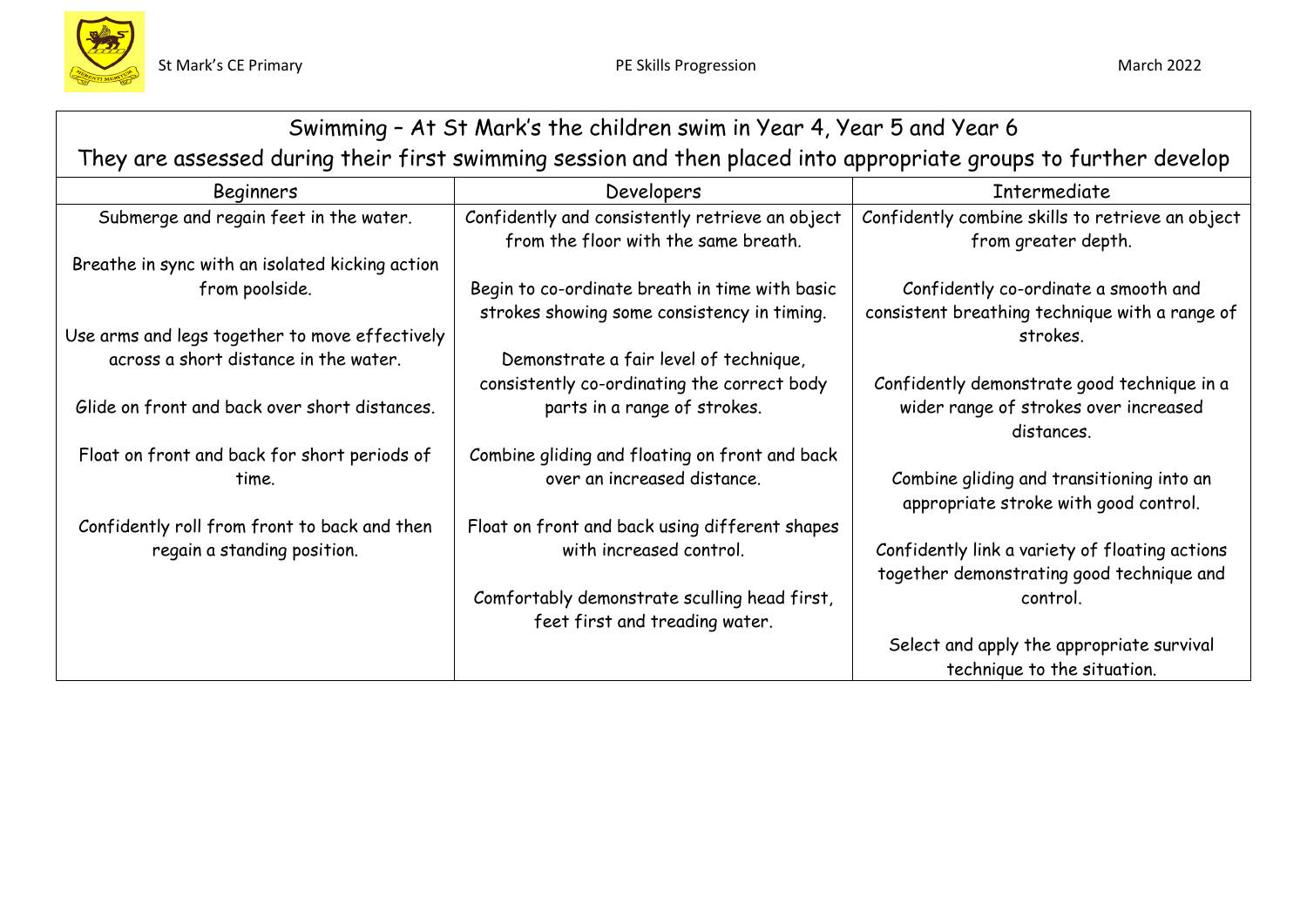

|           | SET - Social, Emotional & Thinking Development. Our PE lessons at St Marks have a physical focus but also develop other areas of the children        |                                                                                                                                                                                                                                                                                |                                                                                                                                                                                                                           |                                                                                                                                                                                                                                        |  |  |  |  |
|-----------|------------------------------------------------------------------------------------------------------------------------------------------------------|--------------------------------------------------------------------------------------------------------------------------------------------------------------------------------------------------------------------------------------------------------------------------------|---------------------------------------------------------------------------------------------------------------------------------------------------------------------------------------------------------------------------|----------------------------------------------------------------------------------------------------------------------------------------------------------------------------------------------------------------------------------------|--|--|--|--|
|           | <b>EYFS</b>                                                                                                                                          | Year 1 & Year 2                                                                                                                                                                                                                                                                | Year 3 & Year 4                                                                                                                                                                                                           | Year 5 & Year 6                                                                                                                                                                                                                        |  |  |  |  |
| Social    | Take turns.<br>Learn to share equipment with<br>others.                                                                                              | Encourage others to keep trying.<br>Talk to a partner about their ideas<br>and take turns to listen to each<br>other.                                                                                                                                                          | Encourage and motivate others to<br>work to their personal best.<br>Work with others to achieve a<br>shared goal.                                                                                                         | Share ideas with others and work<br>together to decide on the best<br>approach to a task.<br>Lead others and show consideration                                                                                                        |  |  |  |  |
|           | Share their ideas with others.                                                                                                                       | Work with a partner and small group<br>to play games and solve challenges.                                                                                                                                                                                                     | Work with others to self manage<br>games.                                                                                                                                                                                 | of including all within a group.<br>Communicate with others clearly<br>and effectively.                                                                                                                                                |  |  |  |  |
|           | Try again if they do not<br>succeed.                                                                                                                 | Show determination to continue<br>working over a longer period of time.                                                                                                                                                                                                        | Persevere when finding a challenge<br>difficult.                                                                                                                                                                          | Understand what maximum effort<br>looks and feels like and show<br>determination to achieve it                                                                                                                                         |  |  |  |  |
| Emotional | Practise skills independently<br>Confident to try new tasks and<br>challenges.                                                                       | Determined to complete the<br>challenges and tasks set.<br>Explore skills independently before<br>asking for help.                                                                                                                                                             | Understand what their best looks<br>like and they work hard to achieve it.<br>Begin to use rules showing awareness<br>of fairness and honesty.                                                                            | Use different strategies to<br>persevere to achieve personal best.<br>Compete within the rules showing                                                                                                                                 |  |  |  |  |
|           |                                                                                                                                                      | Confident to share ideas, contribute<br>to class discussion and perform in<br>front of others.                                                                                                                                                                                 | Show an awareness of how other<br>people feel.                                                                                                                                                                            | fair play and honesty when playing<br>independently.<br>Confident to attempt tasks and<br>challenges outside of their comfort<br>zone.                                                                                                 |  |  |  |  |
| Thinking  | Begin to identify personal<br>SUCCESS.<br>Choose own movements and<br>actions in response to simple<br>tasks e.g. choosing to travel by<br>skipping. | Make decisions when presented with<br>a simple challenge. E.g. move to an<br>open space towards goal.<br>Begin to select and apply skills to use<br>in a variety of differing situations.<br>E.g. choose to use a balance on their<br>bottom on a wider piece of<br>apparatus. | Pupils make quicker decisions when<br>selecting and applying skills to a<br>situation. E.g. who to pass to and<br>where to move.<br>Select and apply from a wider range<br>of skills and actions in response to a<br>task | Reflect and evaluate their<br>performances both as a group and<br>as an individual and suggest areas<br>for improvement.<br>Recognise and explain their thought<br>process when playing games or<br>completing tasks. E.g I moved here |  |  |  |  |